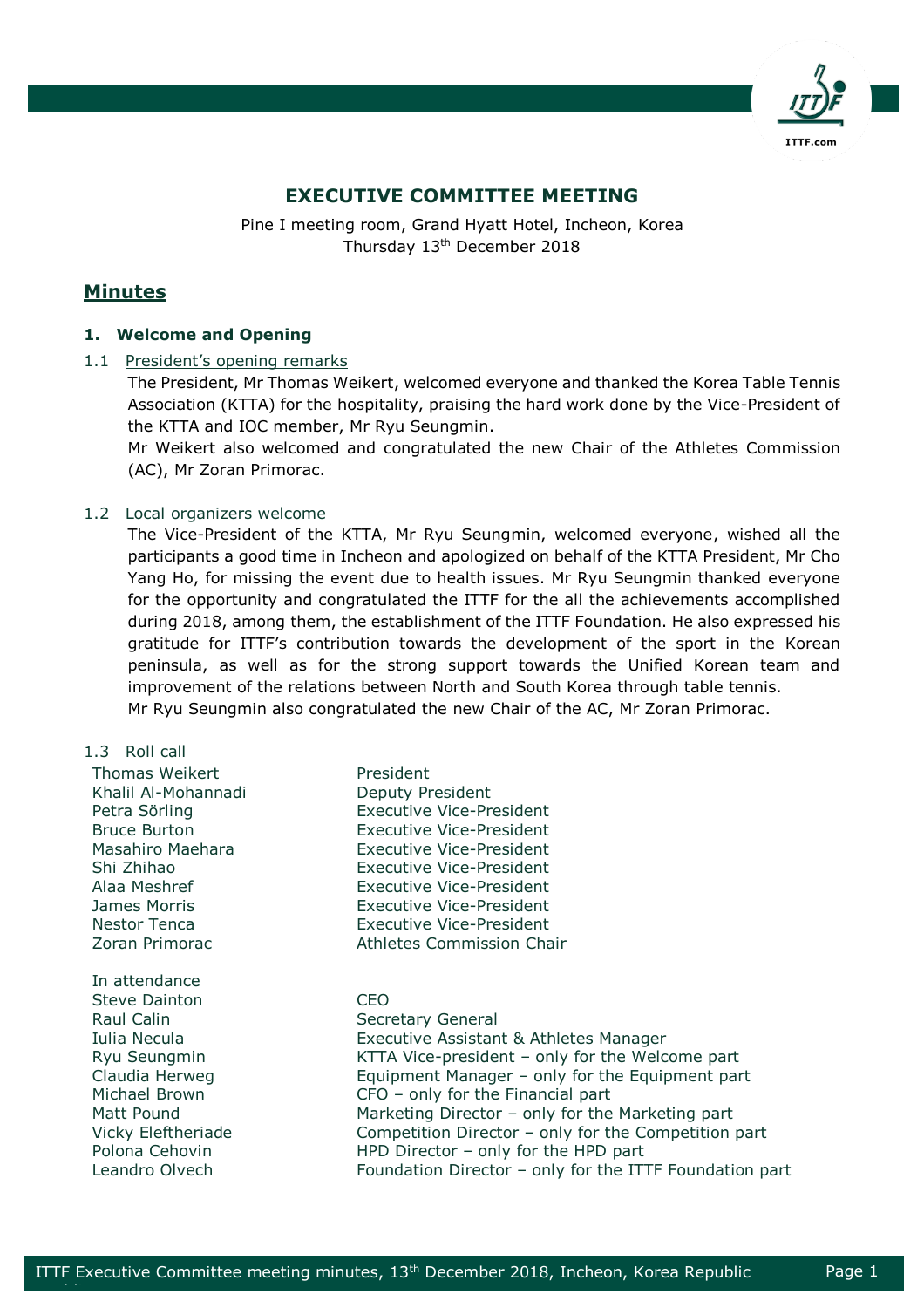

## 1.4 Adoption of the agenda

The Agenda was adopted with the following additions: 4.2 Terms of Reference of the Athletes Commission

## **2. Minutes of the previous Executive Committee meeting**

2.1 Adoption of the Minutes of the previous meeting  $(17<sup>th</sup>$  and  $18<sup>th</sup>$  of August 2018) The minutes of the previous meetings were approved and signed by the President, Mr Thomas Weikert.

## 2.2 Business arising from the Minutes

The Secretary General, Mr Raul Calin, informed the group that no other business arose from the previous Minutes not being covered in the current agenda.

## **3. CEO Update**

## 3.1 Staff update

The CEO, Mr Steve Dainton, updated the EC on the new Staff Chart, stating that it was a very active period in terms recruitment, the fastest growing in the history of ITTF. The CEO informed the EC about the hiring of the following staff:

Equipment

epublica est.<br>Perus de la provincia de la provincia de la provincia de la provincia de la provincia de la provincia de la p<br>Perus de la provincia de la provincia de la provincia de la provincia de la provincia de la provin

• Ms Claudia Herweg as the new Equipment Manager

Development Department

- Mr Massimo Costantini, as High-Performance Manager
- Ms Katarzyna Kubas, as Continental Development Manager
- Mrs Yelena Druzhkova, as Asia Development Manager
- Mr Carlos Esnard, as Pan America Development Manager

Marketing Department

- Mr Raphael Chen, as Asia Pacific Marketing Manager
- Mr James Francis, as Content Manager

The ITTF Foundation is also expanding with the addition of Ms Karine Teow and will soon be announcing the opening of a small central office in Leipzig, Germany.

The CEO also stated that it will be necessary to redo the hiring process for the position of Technical Officials Manager, explaining that by the end of the previous process, the targeted candidate was no longer available for the job.

The EVP, Mrs Petra Sörling, requested the development of a Human Resources Plan with an informative role for the ITTF Officials, as well as an introductory and onboarding Plan, which will serve as an introduction tool of the new staff to the ITTF and table tennis family.

The CEO informed that Mr Michael Brown, in his capacity of Human Resource responsible, is currently working on the development of an onboarding process and procedures.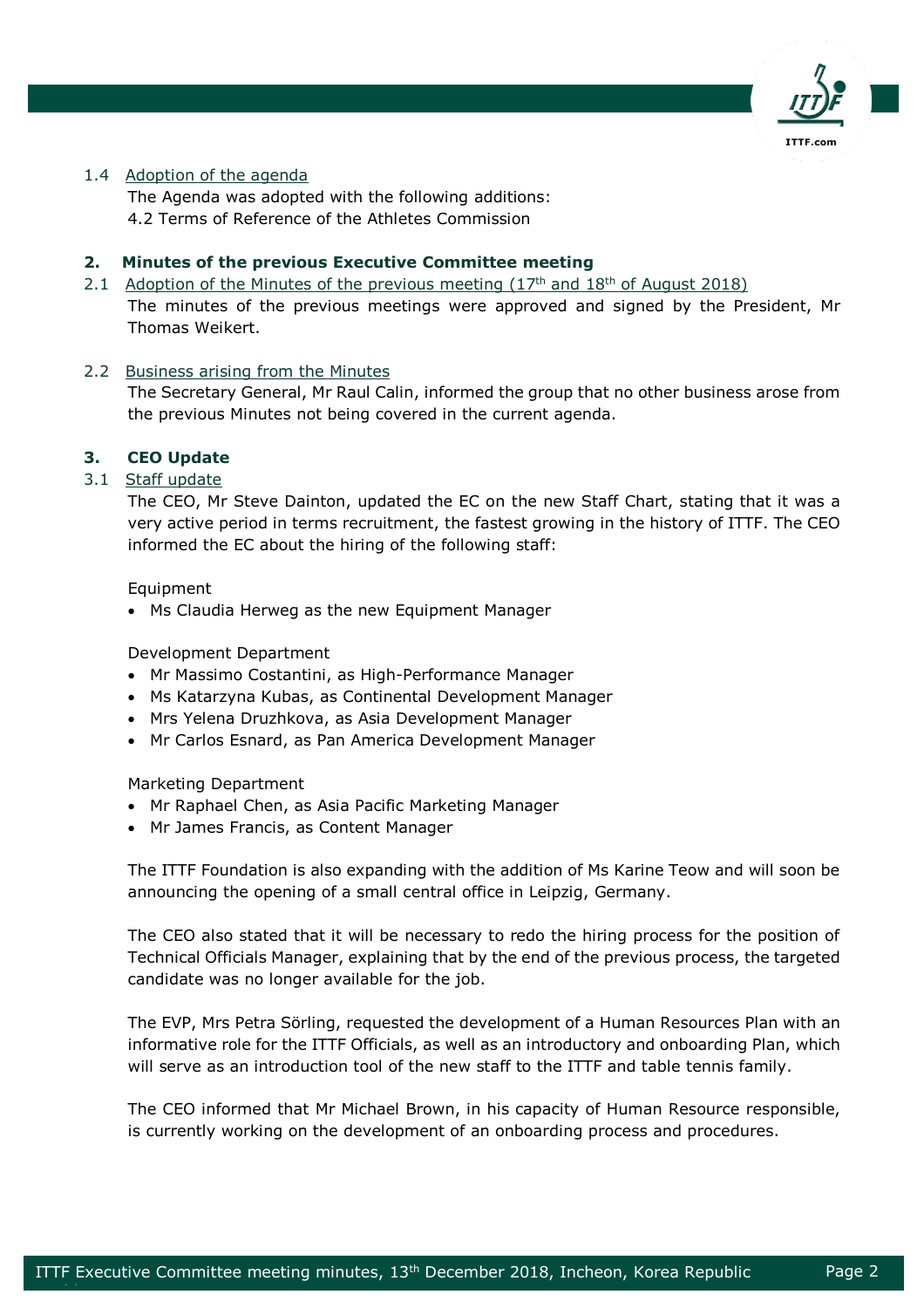

The ITTF decided not to renew the contracts of the following staff:

- Mr Didier Leroy
- Mr Dejan Papic

The CEO highlighted that the Competition Department is one of the areas that urgently needs new recruitments.

The EVP, Mr Bruce Burton, stated that with the hire of the new Competition Managers it is necessary to ensure that the ITTF staff is working together as a team in the best interest of the ITTF, and aligned with the Strategic Plan goals.

The CEO, Mr Steve Dainton, explained that with the ITTF growing bigger and bigger, more of the HR procedures will become more professional and Exit interviews will become part of the general process.

The EVP, Mrs Petra Sörling, stated that although traditionally, everything related to the HR process was shared with the EC, given the growing size and professionalization of the organization, the decisions regarding the future hiring's and terminations should be done by the CEO, and he should only present an informative report of the relevant aspects to the EC.

## 3.1.1 Senior Management Meeting update

The CEO, Mr Steve Dainton, updated the EC on the last Senior Management Meeting held on  $13<sup>th</sup>-15<sup>th</sup>$  of November in Singapore. Mr Dainton reported that the process is improving, noting that it is much more efficient and productive to have the Senior Staff report a month in advance and eventually present the outcome to the EC meeting.

## 3.2 Strategic Plan update

The CEO updated the EC on the Operational Plan implementation, which is going according to the schedule, and with the aim to be ready before the 2019 WTTC in Budapest.

Mr Dainton also informed that, following the guidelines of the Strategic Plan, Mr Michael Brown is coordinating with the Senior Staff ("the Champions") the establishment of the systematic steps of each of the areas.

He also stated that the general feeling is that the Strategic Plan was overall well received, being considered professional and very collaborative in terms of the development. Since Halmstad, many National Associations also showed their interest towards professionalization starting to develop their own Strategic Plan.

The EVP, Mr James Morris, stated that the Strategic Plan is a living and breathing document which should be reviewed periodically. He also wanted to use the opportunity to thank all the "Champions" for the work developed around the Operational Plan.

## 3.3 Future Events Working Group (FEWG)

epublica est.<br>Perus de la provincia de la provincia de la provincia de la provincia de la provincia de la provincia de la p<br>Perus de la provincia de la provincia de la provincia de la provincia de la provincia de la provin

The CEO informed that Deloitte was asked to assist in the development of a new WTTC event structure that will ensure the inclusion of the 100% of the ITTF members.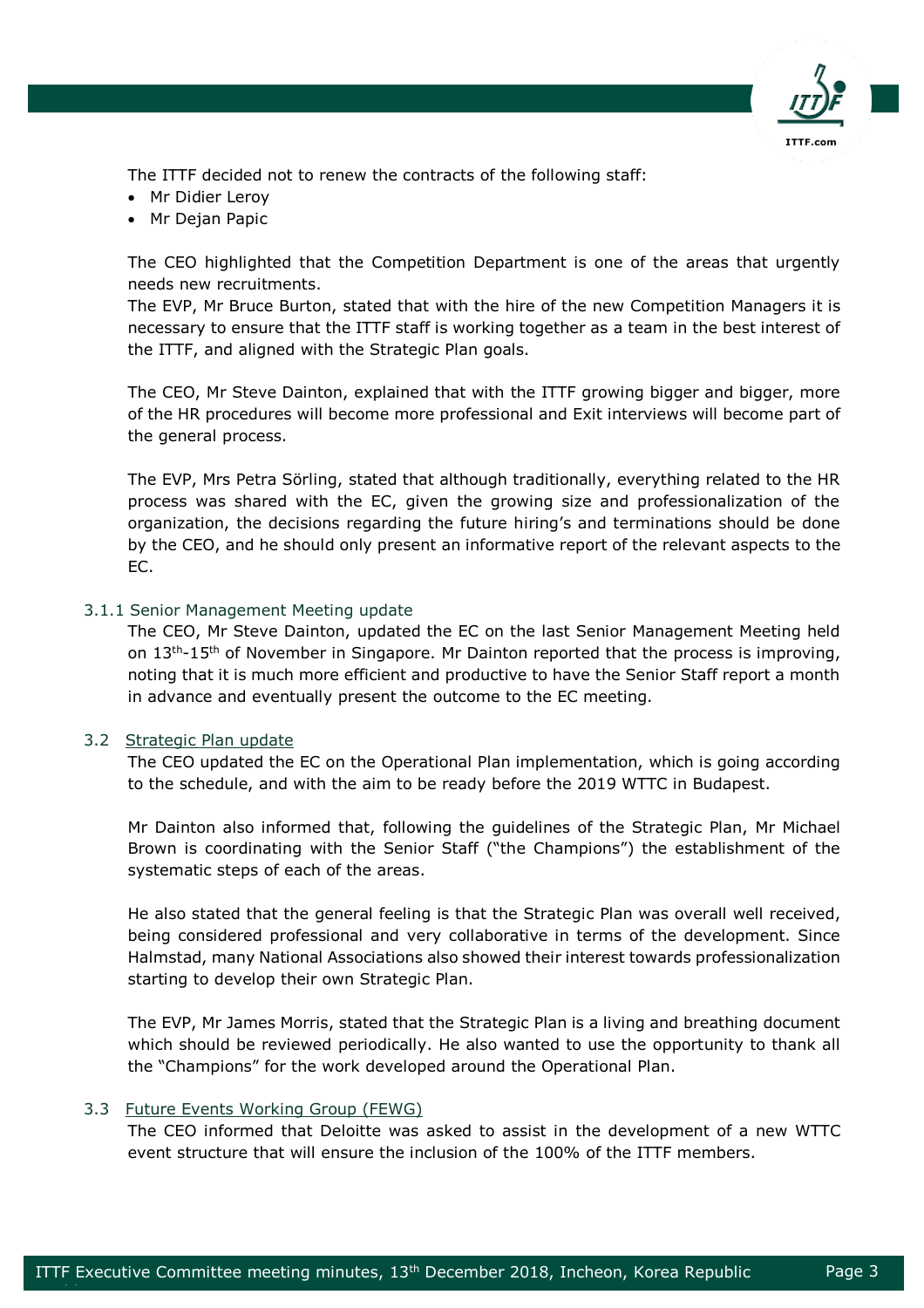

## 3.4 Boosting Working Group

The Equipment Manager, Mrs Claudia Herweg, updated the EC on the work done in the past weeks and presented the report conducted by the members of the boosting working group. Mrs Herweg informed about the considerations and the final conclusion of the report, of not allowing any after treatment (boosting) of the rubbers.

The Equipment Manager reported that further tests will be conducted in the intention of defining a pilot phase that includes the dismantling the rubbers from the players' Rackets, immediately after the end of a competition.

The Athletes Commission Chair, Mr Zoran Primorac, expressed some of the concerns and possible issues that might arise from the players and events perspective.

The President, Mr Thomas Weikert, asked the AC Chair, Mr Zoran Primorac, to discuss with the Athletes Commission members and with the players and present a report in regard to this topic at the next EC meeting in February.

The EC acknowledged the importance of this matter and recommended the establishment of special rules that allow the dismantling of the rubbers at major events, after the competition ends. Further discussions should be continued under the leadership of the Equipment Department with regularly reports to the EC.

#### 3.5 Future of the Continental Structures / Bodies

The CEO, informed the EC that the fact that the Continental Federations are not officially linked to the ITTF Constitution, creates some disconnections between each other.

The CEO admitted that there were several debates in the last few months on this topic and ensured with the professionalization, as the resources and finances grow, the ITTF has more possibilities to invest and support different regions of the world in terms of development and at competition level.

The correct strategy in the future would be to re-evaluate the organizational system and governance structure and reconsider a more collaborative approach that better connects ITTF with all the major table tennis stakeholders, especially the ITTF members.

## 3.6 ITTF Regional Offices

The CEO proposed that in the future ITTF should establish more Regional Offices to service the global needs of the sport. To start, the ITTF will look in the near future for some pilot testing in different regions around the world.

The CEO mentioned there were current discussions in setting up such an office in North America, which would soon be followed up with Latin America.

## 3.7 Information & Technology

epublica est.<br>Perus de la provincia de la provincia de la provincia de la provincia de la provincia de la provincia de la p<br>Perus de la provincia de la provincia de la provincia de la provincia de la provincia de la provin

The CEO reminded the EC about the difficulties faced during the transition period but now everything seemed to be on track.

The EC members expressed their satisfaction with the fact that most of the issues were solved and the IT system improved a lot in the last months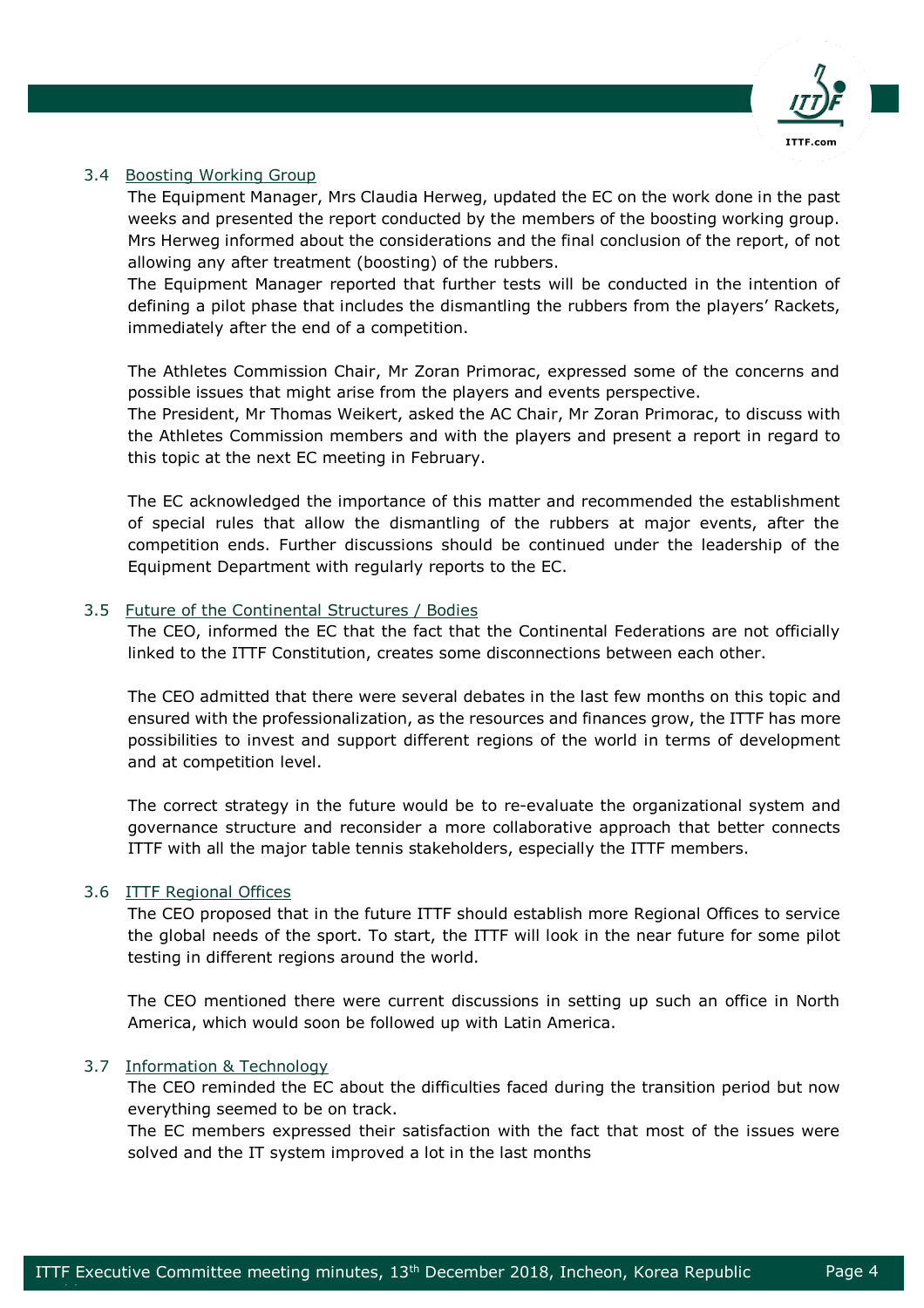

## **4. Athlete's Commission**

## 4.1 Athletes Commission Chair Election

The AC Chair, Mr Zoran Primorac, updated the EC on the election and appointment process and confirmed the members of the Athletes Commission.

Mr Primorac also updated the EC on the Athletes Commission' Chair election process.

#### 4.2 Terms of Reference amendment proposal

On behalf of the AC, the AC Chair proposed the amendment of the Athletes Commission' Terms of Reference, in regard to the gender specification of the Deputy Chairs. The proposed text will ensure that both genders are represented within the Chair and Deputy Chairs positions, without needing to have the two Chairs of different genders.

The EC approved unanimously the proposition.

#### **01-EC-20181213**

The Executive Committee approved unanimously the amendment proposed to the Athletes Commission Terms of Reference:

ToR section 4.3: Both genders should be represented among the Chair and the Deputy Chair positions.

|                | The composition of the Athletes Commission for the period 2018-2022 will be: |
|----------------|------------------------------------------------------------------------------|
| Chair:         | Zoran Primorac (CRO)                                                         |
| Deputy Chairs: | Dana Cechova (CZE) and Galia Dvorak (ESP)                                    |
| IOC Member:    | Ryu Seungmin (KOR)                                                           |
| Members:       | Sarah Hanffou (CMR), Matthew Hetherington (NZL), Trevor Hirth (AUS),         |
|                | Alena Kanova (SVK), El-Sayed Lashin (EGY), Marcos Madrid (MEX), Jasna        |
|                | Rather (USA), Jean-Michel Saive (BEL) and Wang Ligin (CHN).                  |

#### 4.3 Athletes Commission

epublica est.<br>Perus de la provincia de la provincia de la provincia de la provincia de la provincia de la provincia de la p<br>Perus de la provincia de la provincia de la provincia de la provincia de la provincia de la provin

The AC Chair, Mr Zoran Primorac, informed the EC about the Letter of Complaint sent on behalf of the players/participants at the 2018 Men's World Cup in Paris, regarding the poor conditions and services at the event.

Mr Zoran Primorac specified that for future events, it is extremely important to have a professional person present at the on-site inspection to check all the specific areas from the players' perspective and ensure a correct implementation of the Event Directives by the Local Organizers.

It was agreed that the CEO should reply to the AC Chair, who will then forward to the Athletes.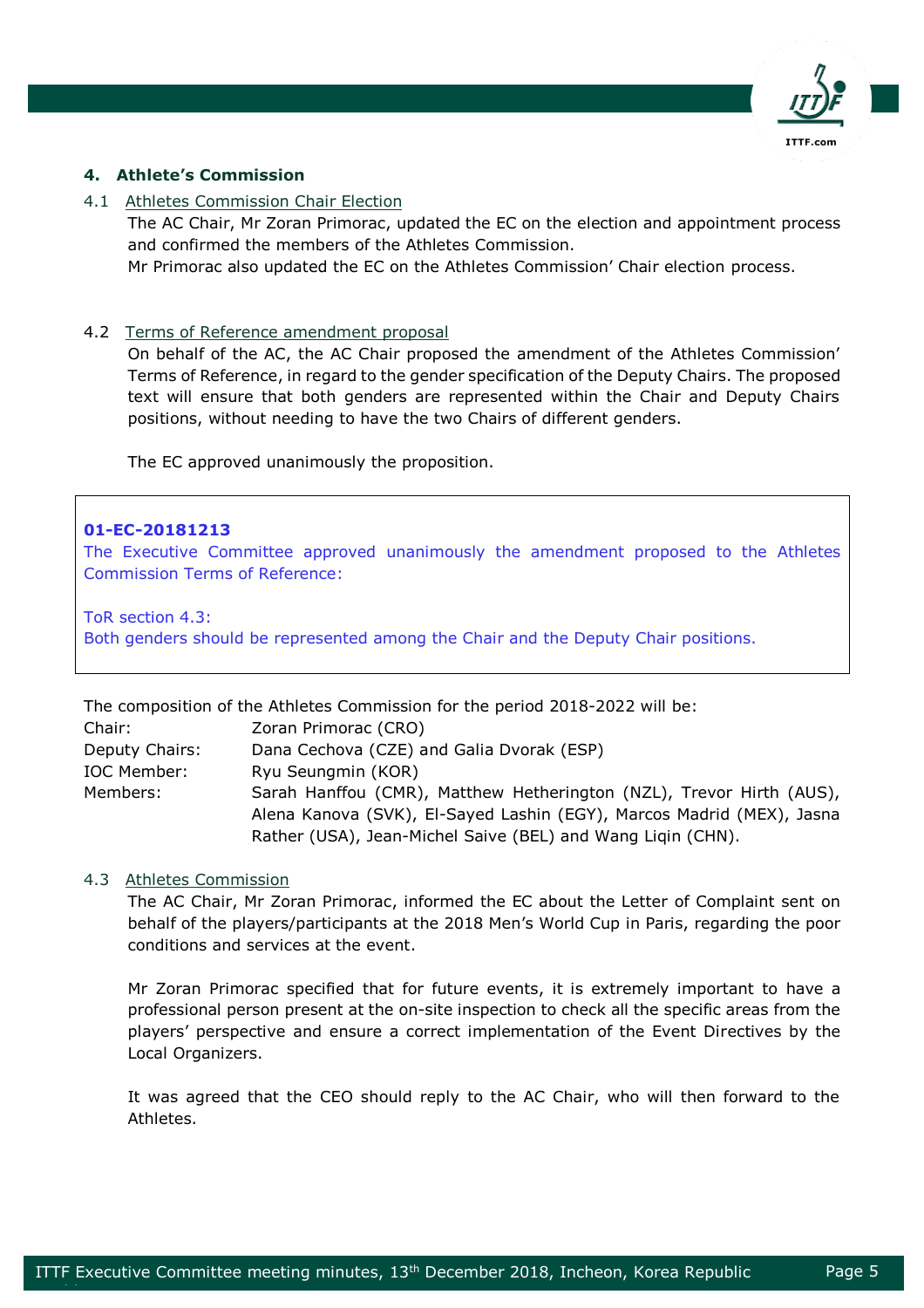

Mr Steve Dainton also explained that, for the ITTF, one of the major issues is that Events are allocated to and hosted by the National Association, which are not always professional event organizers in the sport/business industry.

The EVP, Mrs Petra Sörling, stated that inspections are very important, and the non-fulfilling of the events directives should have financial repercussions on the ITTF financial contribution to the Local Organizers.

## **5. Operations Program**

## 5.1 Finances

The ITTF CFO, Mr Michael Brown, updated the EC on the finances as at 30<sup>th</sup> of November. The CFO reported an expected positive overall outcome compared to the last year.

Mr Brown also presented the proposed budget for the following year mentioning that 2019 is an important year to be investing in professional staff and adding more value to all the ITTF's products.

When asked by the AC Chair, Mr Zoran Primorac, about the increase of the prize money, the CFO stated an approximate 10-15% increase (20% -25% if including T2) in the total prize money from 2018 to 2019.

The CEO, Mr Steve Dainton, noted that from the Marketing perspective there is an internal systematic learning process regarding the contracts, the products, their profitability and market variability. In the past all contracts were managed externally and ITTF only had an overall view over the products as a bulk rather than individual products, without any possibility to analyse any tendency. Mr Dainton stated that with the help of a systematic process, more frequent and detailed reports will be available periodically, which will enable ITTF to make informed decisions on which changes are necessary to increase profitability of the events.

## 5.1.1 Closure of Bank Account

The CFO, Mr Michael Brown, explained that due to the funds being received for the ITTF Museum being placed into a Term Deposit, the operational need for such an account was no longer necessary.

The EC decided therefore to close such Bank Account.

The EC decided also to close an obsolete bank account within the Asia-Pacific Office, due to no activity.

## **02-EC-20181213**

epublica est.<br>Perus de la provincia de la provincia de la provincia de la provincia de la provincia de la provincia de la p<br>Perus de la provincia de la provincia de la provincia de la provincia de la provincia de la provin

The Executive Committee decided to close the Bank Account correspondent to the Museum Account in Lausanne, as the operational need for such an account was no longer necessary.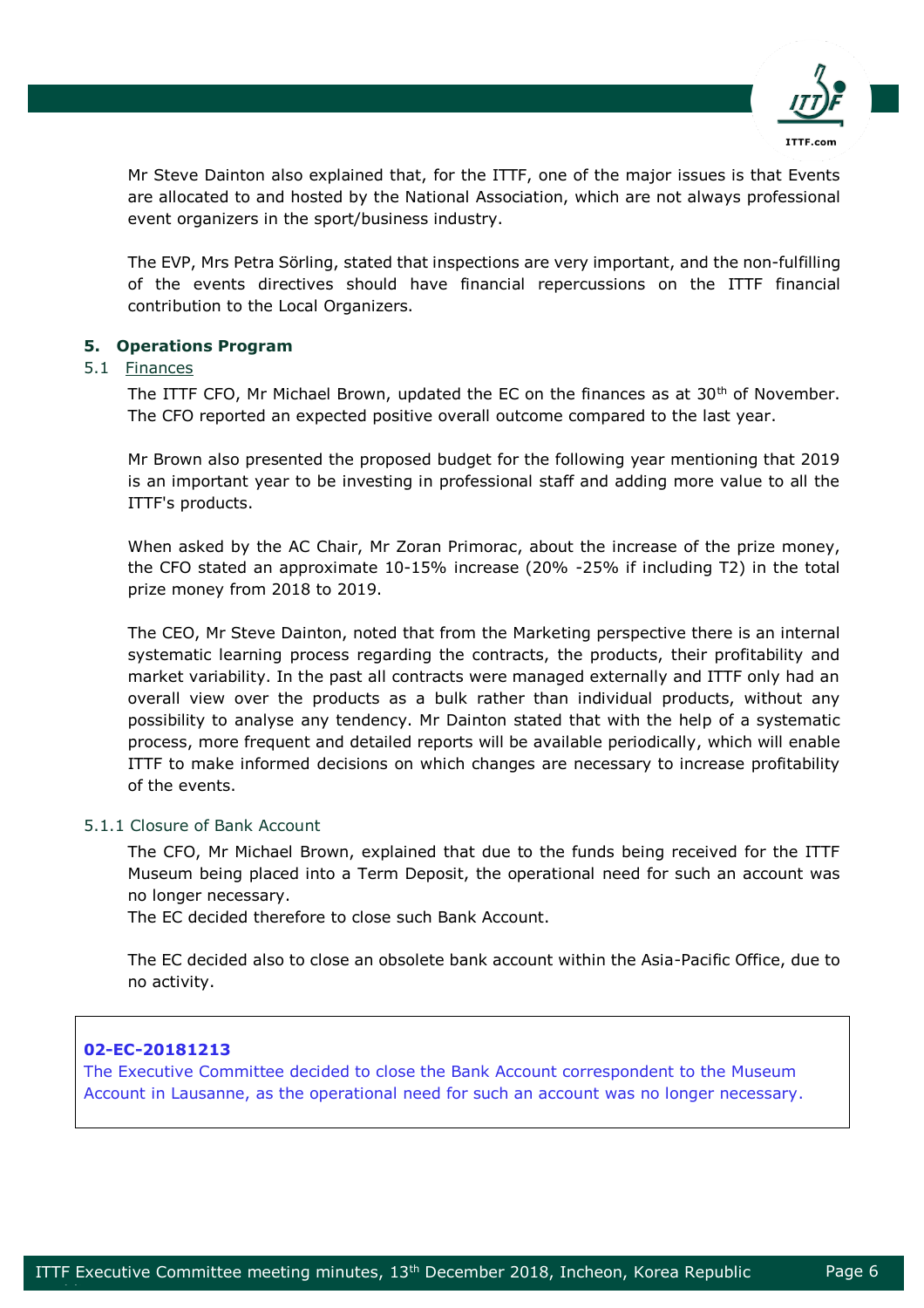

## **03-EC-20181213**

The Executive Committee decided to close an obsolete Bank Account in Singapore correspondent to the Asia-Pacific Office due to no activity.

## 5.2 AGM

#### 5.2.1 Governance Working Group

The Executive Committee decided to establish a Governance working group with the mandate to continue the work of revision started in 2018 with the ITTF Constitution, and to perform structural changes which will help in improving the evolution of the organization in a more efficient and effective manner. The composition of the Working Group will be decided during the next EC meeting.

#### **04-EC-20181213**

The Executive Committee decided to establish a Governance working group with the mandate to continue the work of revision started in 2018 with the ITTF Constitution, and to perform structural changes which will help in improving the evolution of the organization in a more efficient and effective manner.

### 5.2.2 Merit Award

The Secretary General, Mr Raul Calin, updated the EC on the work being done by the Nominations Committee on the revision of the Merit Award criteria.

Mr Calin reported that the new system will be more rational, avoiding duplications on the concepts, and taking in to consideration both quantitative and qualitative pathways to obtain a Merit Award.

The Secretary General informed that once finalized by the Nominations Committee, the new tables will be circulated for EC approval. Once approved, the Secretariat will make a call for Merit Award proposal for 2019.

#### 5.3 BoD

epublica est.<br>Perus de la provincia de la provincia de la provincia de la provincia de la provincia de la provincia de la p<br>Perus de la provincia de la provincia de la provincia de la provincia de la provincia de la provin

#### 5.3.1 Application for Personal Honorary Membership (Mr. Yao Zhenxu CHN)

The CEO, Mr Steve Dainton, informed that the Chinese Table tennis Association (CTTA) requested to review the application system and speed up the process. Mr Dainton stated that although Mr. Yao Zhenxu is a great servant for ITTF and Table Tennis, according to the regulations, the normal process requires a BoD approval before being presented to the AGM. Unfortunately, due to the chronological order of the two meetings, the official Personal Honorary membership can only be awarded during the 2020 AGM.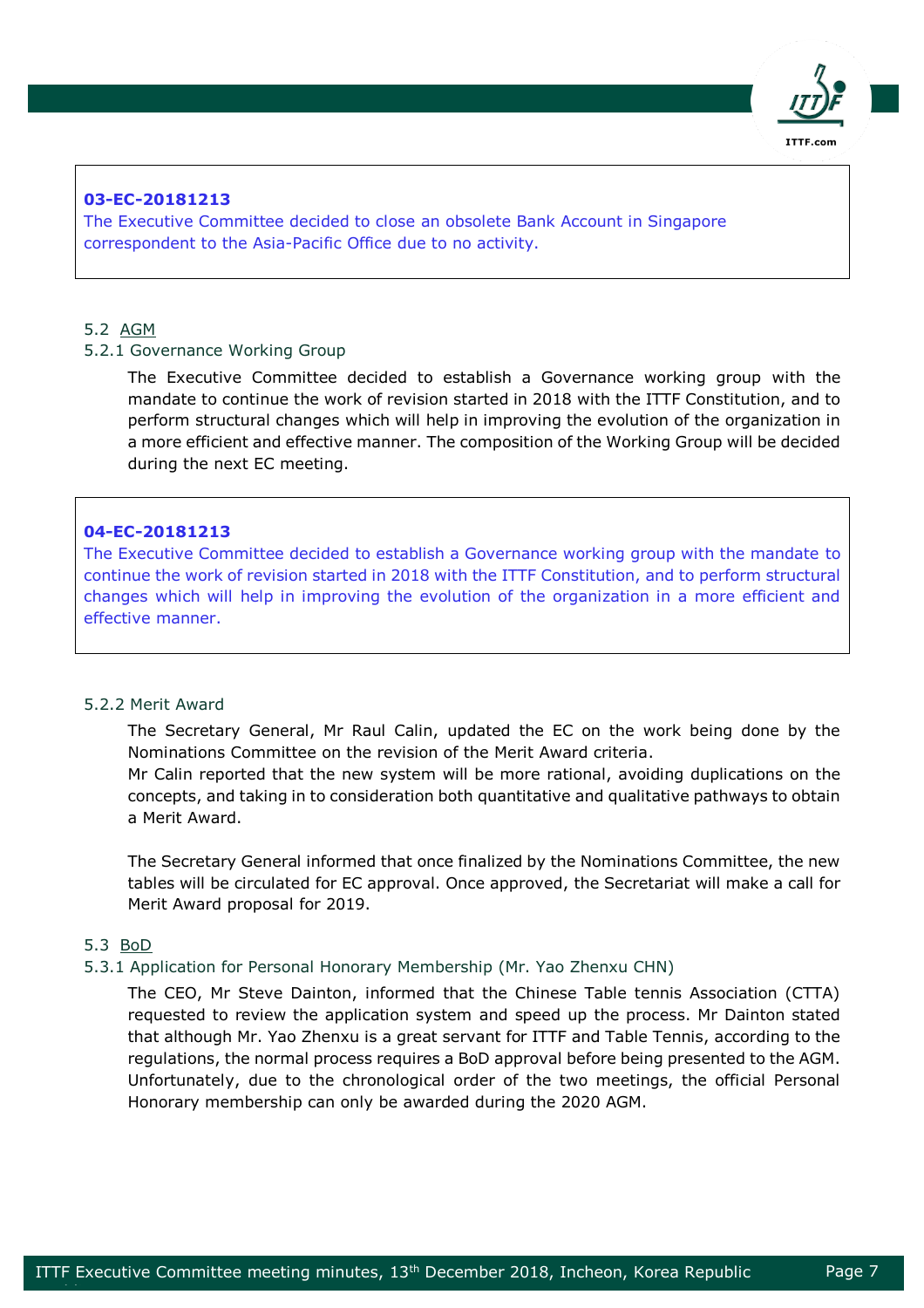

## 5.4 ITTF Headquarters

The CEO, Mr Steve Dainton, reminded everyone about the decision taken during the last EC meeting regarding the ITTF property in Lausanne and updated the members on the discussions with the Real Estate Agency and the local swiss government.

Mr Dainton insisted that it was a good idea to sell the property and invest the obtained amount on the new Home of Table Tennis and International training centres which will help achieve the objectives of the ITTF.

The CEO presented to the EC the draft of the Headquarters Bidding document meant to be sent out in the following weeks.

## 5.4.1 Digitalisation of archives

The Secretary General, Mr Raul Calin, updated the EC on the project of digitalization of ITTF archives, and the conversations being held with LA84 Foundation in this regard. Mr Calin highlighted the necessity of accomplishing this project in order to preserve the ITTF historical archives.

## 5.5 Office Updates

The CEO, Mr Steve Dainton, updated the EC on the New Singapore Office, announcing that the office opening will be celebrated on 3rd of January 2019.

Mr Dainton also informed that the Secretary General, Mr Raul Calin, will be moving to Singapore in early 2019.

### 5.6 Membership Recognition issues

The Secretary General, Mr Raul Calin, updated the EC on the situation of Kuwait. The process is moving forward and an official IOC letter containing more detailed updates is expected to be received in the following days.

#### 5.7 Membership Fees

The CFO, Mr Michael Brown, updated the EC on the membership fee situation. He mentioned that the process is unclear, as in the last 10 years, ITTF never invoiced individual affiliation fees to its members, instead it has been managed generally as a deduction from payments in relation to the Development Agreement with each of the continents.

Mr Brown informed that several issues were brought into his attention and asked the EC to consider if it is suitable for ITTF to manage the membership fees directly with the ITTF members or continue processing it through the continental bodies.

The membership fees topic was deferred to the newly formed governance working group for further action.

#### 5.8 Ethics Commission

epublica est.<br>Perus de la provincia de la provincia de la provincia de la provincia de la provincia de la provincia de la p<br>Perus de la provincia de la provincia de la provincia de la provincia de la provincia de la provin

The EC agreed to give the mandate to Mr Thomas Weikert and Mr Michael Brown to work on a proposition regarding the composition of the Ethics Commission which will be presented as such to the 2019 BoD in Budapest.

The ITTF President, Mr Thomas Weikert, updated the EC on the process being followed in the harassment case open. The ITTF Secretary General was asked to contact the Respondent to follow-up the case based on the report of the two harassment officers.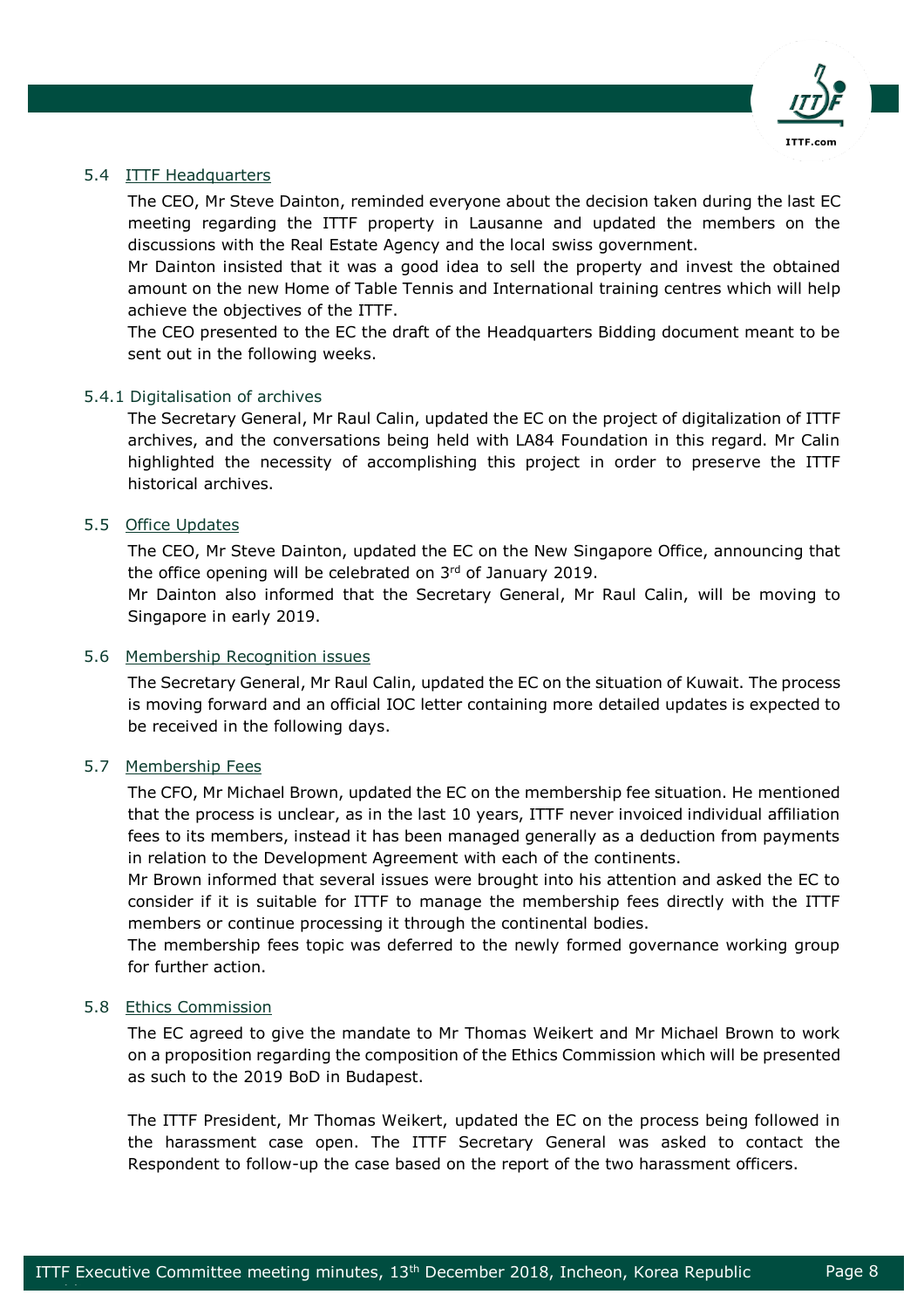

Given the weakness of the existing rules, the EC agreed that a Code of Conduct should be adopted by the ITTF in the near future.

## 5.9 Good Governance and compliance. Report and next steps

The ITTF President, Mr Thomas Weikert, updated the EC on the legal report and a partial forensic audit regarding the questionable activities conducted by Mr Adham Sharara in his position as ITTF President and Honorary President.

The EC gave the mandate to Mr Thomas Weikert, Mr Bruce Burton, Mr Steve Dainton and Mr Michael Brown to seek further Legal and Forensic assessment, and to evaluate the case concerning any further actions. A conclusion of the report will be presented by the group during the next EC meeting.

## 5.10 ITA renewal

The EC agreed to proceed with the renewal of the agreement with the International Testing Agency (ITA) for managing the anti-doping matters in the following 2 years. The ITTF President, Thomas Weikert, thanked the Secretary General, for the satisfactory conclusion of the agreement with the ITTF.

## **05-EC-20181213**

The Executive Committee agreed to renew the agreement with the International Testing Agency (ITA) for two years (2019-2020).

## 5.11 IF Forum

The ITTF CEO, Mr Steve Dainton, updated the EC on the discussions held during the IF Forum in relations to how IF should operate as governing bodies in the current Business environment and current market.

The ITTF would look to invite the ASOIF Executive Director, Mr Andrew Ryan, to the 2019 AGM in Budapest.

## 5.12 APSO General Assembly brief report

The Secretary General, Mr Raul Calin, informed the EC about the Association of Para Sport Organisations (APSO) General Assembly held on 7<sup>th</sup> November, highlighting the attendance of the International Paralympic Committee (IPC) President and CEO.

## 5.13 ANOC Meeting

epublica est.<br>Perus de la provincia de la provincia de la provincia de la provincia de la provincia de la provincia de la p<br>Perus de la provincia de la provincia de la provincia de la provincia de la provincia de la provin

The ITTF President updated the EC on the Association of National Olympic Committees (ANOC) meeting and informed about the reports presented and gave a brief update about the situation regarding the ANOC Presidential elections, which were postponed.

## 5.13.1 Agreement with World Taekwondo

The ITTF President reported that a Memorandum of Understanding with the World Taekwondo was signed.

He also informed that a side meeting was held with the IOC President, Mr Thomas Bach.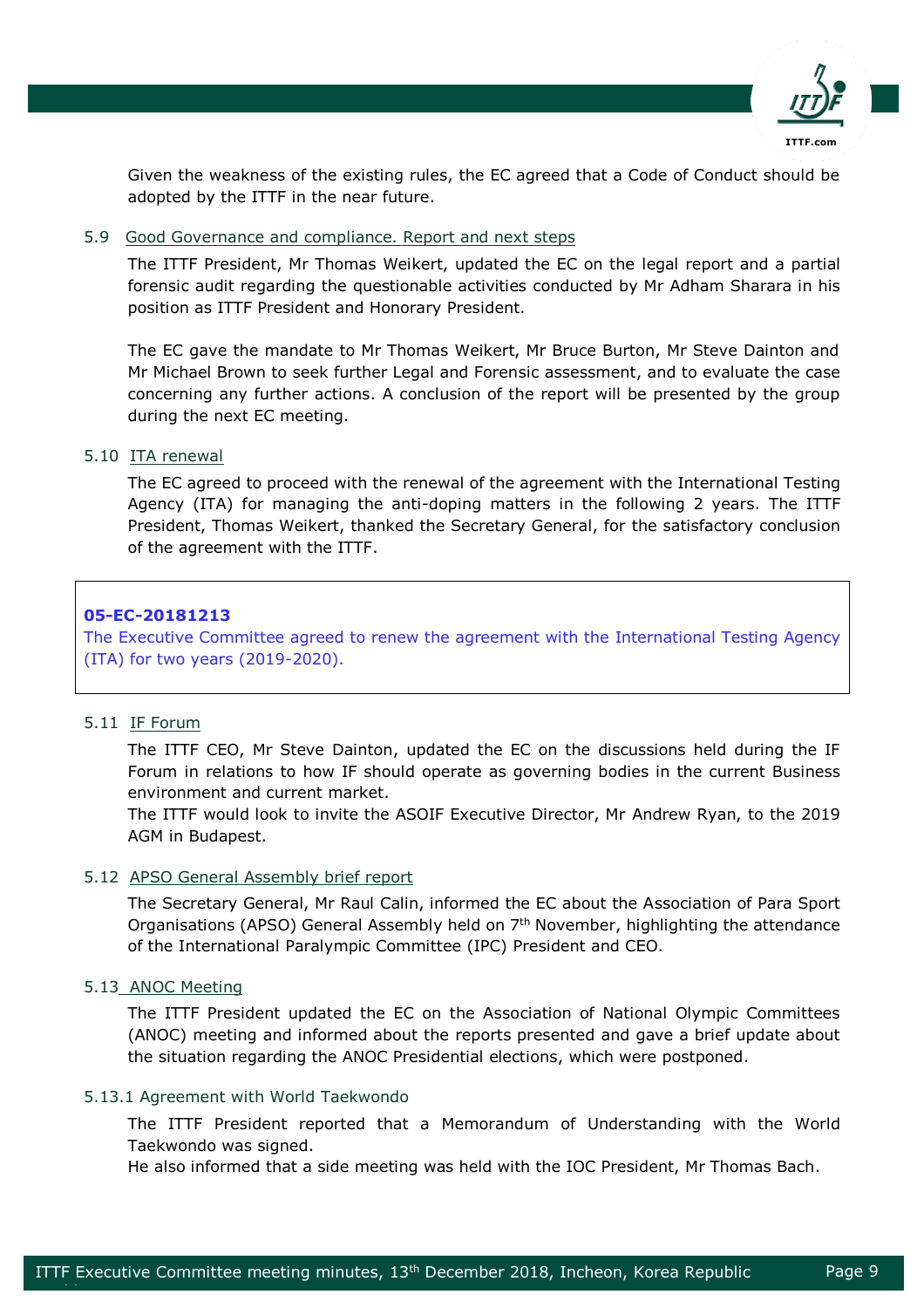

## **6. Competition Program**

#### 6.1 Olympic Games Update

The Secretary General, Mr Raul Calin, informed that a meeting between Mr Masahiro Maerhara, Mrs Sachiko Yokota, Mr Steve Dainton and himself was scheduled later that day with the intention of finalizing details concerning the time schedule, colour scheme and VIP space. A more detailed update regarding Tokyo 2020 to be provided during the OPC meeting scheduled on the following day.

#### 6.2 World Championships update

### 6.2.1 2019 WTTC Budapest update

The ITTF Competition Director, Mrs Vicky Eleftheriade, reported about the on-site inspection conducted on 20-22 of August 2018, in Budapest, for the World Table Tennis Championships (WTTC), which included various discussions with the Local organizers including visits of the venue and hotels. Mrs Eleftheriade confirmed that everything is going according to the plan and that key staff are in permanent contact with the local organizers.

The Competition Director announced that the prospectus was ready to publish, and the opening of the preliminary entries was scheduled for the following days.

Mrs Eleftheriade also informed that the 2019 World Tour Hungarian Open to be held in January in Budapest will be used as an event to test some operations, despite not being in the same venue, and build working relations with the operational staff. The event will be followed by an on-site inspection and a full report will be presented during the next EC Meeting in February.

The CEO, Mr Steve Dainton, informed about the issues regarding the precedent set on high hospitality rates. Despite the negotiation, unfortunately in the current system the Local Organizers use hospitality as an economic driver.

#### 6.2.2 WTTC Bidding process

The ITTF Competition Director, Mrs. Vicky Eleftheriade, updated the EC on the bidding process for 2021 and 2022 WTTC informing about the current phase which will end on  $31<sup>st</sup>$ December as well as the future steps foreseen for the next phases.

## 6.2.3 Bid Committee formation

The ITTF Competition Director, Mrs. Vicky Eleftheriade, informed the EC about the necessity of forming a Selection panel which will be responsible for the evaluation process and to present a report after the inspections to the EC.

## **06-EC-20181213**

epublica est.<br>Perus de la provincia de la provincia de la provincia de la provincia de la provincia de la provincia de la p<br>Perus de la provincia de la provincia de la provincia de la provincia de la provincia de la provin

The Executive Committee decided to establish a Bid Committee responsible for the evaluation process of the World Championships bids, composed by:

- EVP responsible of WTTC, Mr Khalil Al-Mohannadi
- EVP responsible of Competitions, Mr Bruce Burton
- CEO, Mr Steve Dainton
- Competition Director, Mrs Vicky Eleftheriade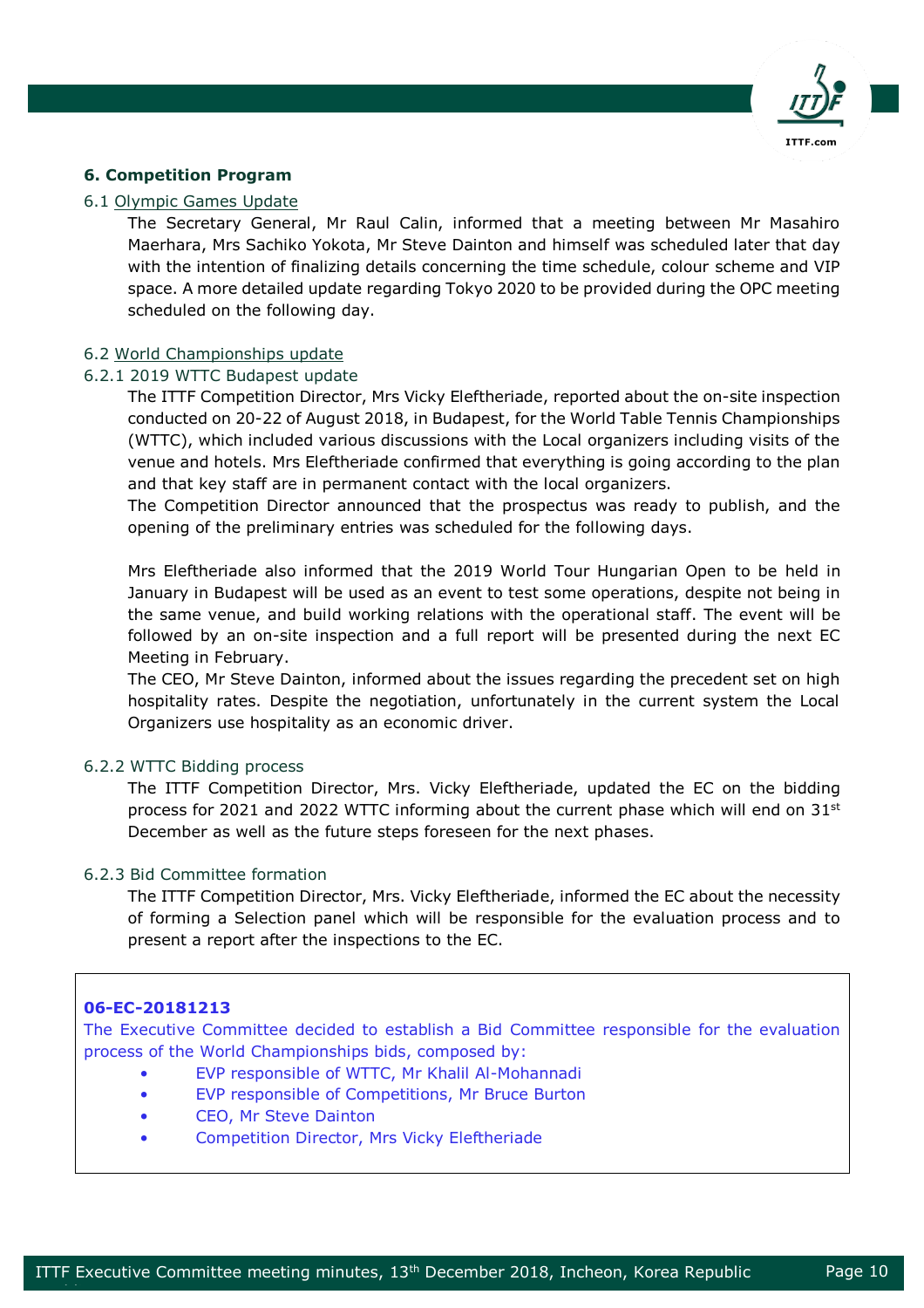

## 6.3 World Tour Update

The Competition Director, Mrs Vicky Eleftheriade, provided an update on the 2019 ITTF World Tour situation, mentioning an increase of  $\sim$ 10% of the value of the prize money.

The proposed terms were sent to the Local Organizers and the feedback received so far has been positive.

Mrs Eleftheriade reported on the 2020 World Tour bidding process, and the bids received at time of the deadline, mentioning that a more detailed summary will be sent to the EC members following the discussions with the potential hosts.

The Competition Director also stated she is aiming to finalize the 2020 WT Calendar and opening the bids for 2019 and 2020 World Tour Grand Finals (WTGF) and Start Awards in January 2019.

The CEO, Mr Steve Dainton, congratulated Mrs Vicky Eleftheriade for the hard work done in the last months and for improving the planning process as now it's for the first time to confirm the events more than one year in advance. He also noted that from now on, the aim is to do it even earlier.

## 6.4 Challenge Update

The ITTF Competition Director, Mrs Vicky Eleftheriade, provided an update to the EC on the ITTF Challenge Series reporting that the number of events doubled in 2019 in comparison to 2018. She also added a note about the inclusion of Challenge Plus as a new tier.

Mrs Eleftheriade informed that from 2019 Sportsmaster will also be the title sponsor for Challenge series.

Mrs Eleftheriade announced that the bids for 2020 Challenge Series are estimated to be released in January 2019.

## 6.5 World Cups Update

epublica est.<br>Perus de la provincia de la provincia de la provincia de la provincia de la provincia de la provincia de la p<br>Perus de la provincia de la provincia de la provincia de la provincia de la provincia de la provin

The ITTF Competition Director, Mrs. Vicky Eleftheriade, updated the EC on the Uncle Pop 2018 ITTF Women's World Cup held in Chengdu and Liebherr 2018 ITTF Men World Cup held in Paris.

Mrs Eleftheriade reported a series of complaints received from different stakeholders regarding transportation, meals, services and playing conditions at the Liebherr 2018 ITTF Men World Cup held in Paris, stressing about the need to improve the events and follow up on services.

She informed that an online survey will be opened for players and coaches in order to collect feedback from each of the events with the purpose of taking further actions.

The Competition Director announced that the

- 2019 WWC will be held on 18 20 of October in Chengdu.
- 2019 MWC will be held on 25 27 of October in Chengdu.
- 2019 Team World Cup will be held on 6 10 of November in Tokyo and will serve as a test event for the Olympic Games in Tokyo 2020.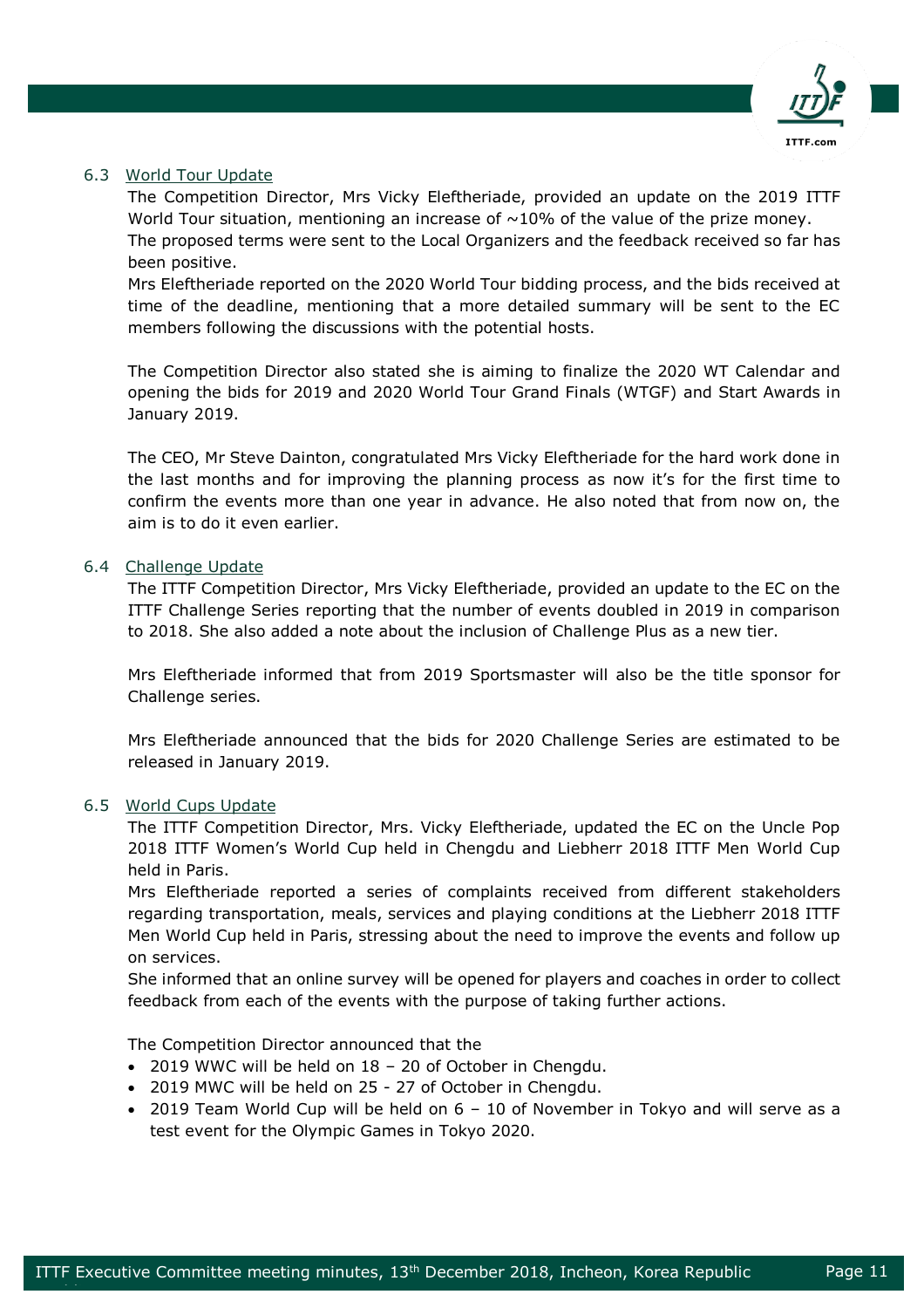

Discussions between the different members were held regarding the event allocation of the 2020 MWC and WWC. The EVP, Mrs Petra Sörling, suggested that the correct procedure should be done through an open bid process.

It was decided that a bidding process will be opened in the following weeks in order to select the hosts for the 2020 WWC and MWC.

## 6.6. YOG Report

The Secretary General, Mr Raul Calin, noted that a brief Youth Olympic Games (YOG) Report will be provided during the OPC meeting scheduled on the following day.

## 6.7 Junior Program Update

## 6.7.1 WJTTC Update

The ITTF Competition Director, Mrs. Vicky Eleftheriade, updated the EC on the 2018 World Junior Table Tennis Championships (WJTTC) held in Bendigo, Australia, stating that it was considered one of the best WJTTC, based on the feedback received from different stakeholders.

Mrs Eleftheriade informed about the issues and complaints received in regard to the event seeding.

Mrs Eleftheriade announced that the following editions of the WJTTC will be held in:

- 2019 in Bangkok, Thailand
- 2020 in Guimaraes, Portugal.

## 6.7.2 WCC Update

The ITTF Competition Director, Mrs. Vicky Eleftheriade, updated the EC on the World Cadet Challenge (WCC) held in Japan, stated that the general feedback was positive. Mrs Eleftheriade announced that the 2019 WCC will be held in Poland, stating that in the future the concept of the event needs to be evaluated and probably restructured.

## 6.8 Multi-Sport Games Update

The EVP, Mr Bruce Burton, informed the EC about the opportunity given by the Organizing Committee of the Birmingham 2022 Commonwealth Games, to submit a proposal for para table tennis to be on the program for the Games. We were one of the seven sports invited to present their proposal for the potential inclusion in the Para Program. Mr Burton stated that the general feeling was very encouraging and positive, and noted that the outcome should be known by March 2019.

The Secretary General, Mr Raul Calin, updated the EC on the PanAm Games schedule to be held from 26 July-11 August in Lima, informing that everything is going according to the plan ensuring that there is permanent contact and a smooth communication between the assigned Competitions Managers and the Organizing Committee.

## 6.9 World Veteran Tour (WVT)

epublica est.<br>Perus de la provincia de la provincia de la provincia de la provincia de la provincia de la provincia de la p<br>Perus de la provincia de la provincia de la provincia de la provincia de la provincia de la provin

The Executive Assistant and Athletes Manager, Ms Iulia Necula, updated the EC on the WVT bidding process and reported that there was a very positive response, with a total of 16 expressions of interest.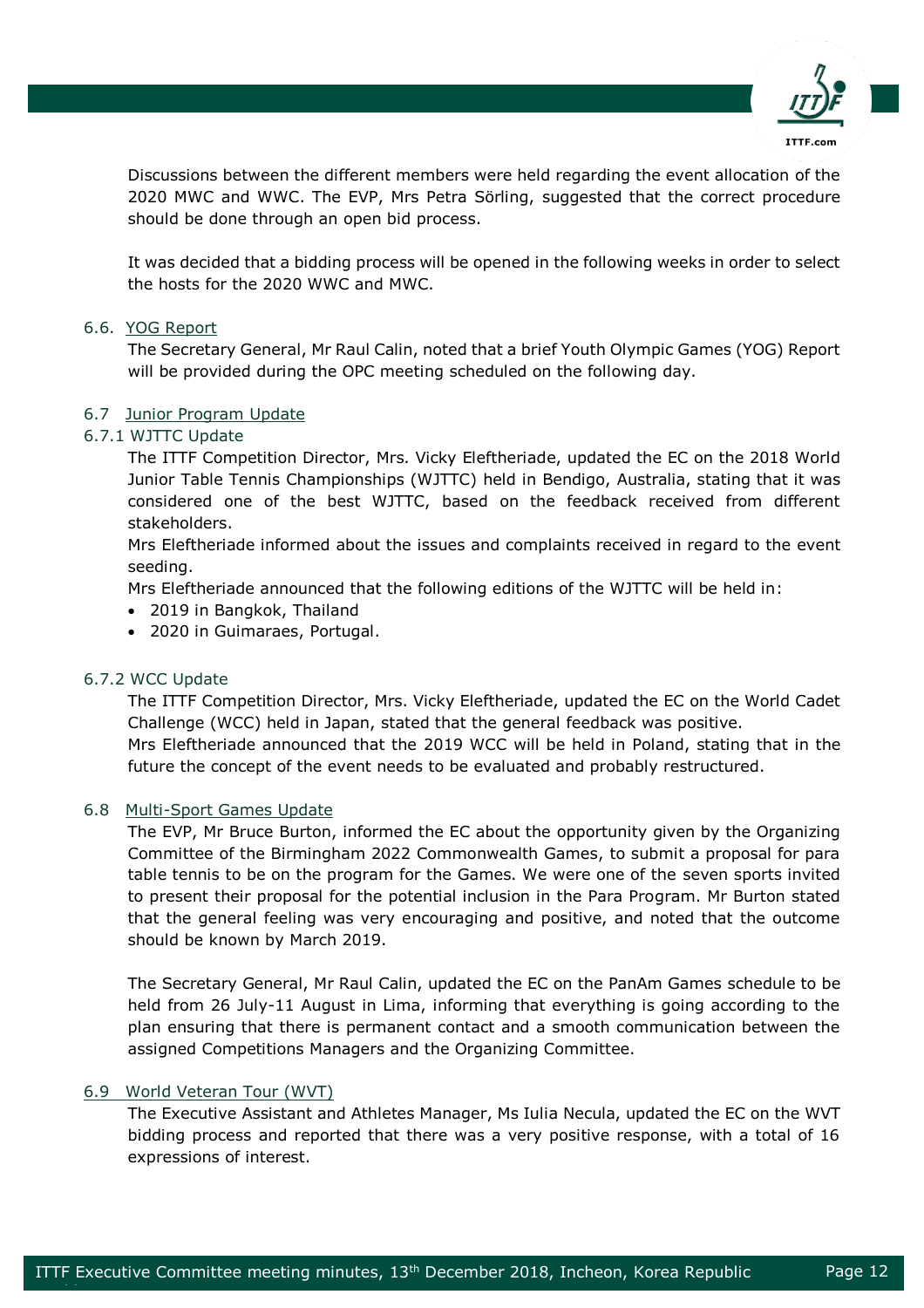

Ms Necula stated that the WVT directives were ready for distribution and discussions will be held with the potential hosts regarding the final bid.

## 6.10 World Veteran Championships (WVC)

The ITTF President, Mr Thomas Weikert, updated the EC on the discussions held with the Swaythling Club regarding the World Veteran Championships (WVC) transition, announcing that the next meeting between the ITTF and the Swaythling Club International (SCI) will be held on 25<sup>th</sup> January 2019 in Düsseldorf.

He also informed that Mr Jordi Serra, is working on the draft of the agreement to be signed by SCI during the 2019 WTTC in Budapest. At the same time, Mr Serra is also working on the integration of the WVC and WVT directives in the ITTF Handbook.

## 6.11 World Ranking

The Executive Assistant and Athletes Manager, Ms Iulia Necula, updated the EC on the WR revision recommended by the WR working group. The general feeling was that given the short notice, the modifications will only affect the individual WR, the team WR will use the same system as in 2018.

## **07-EC-20181213**

The EC agreed with the WR working group recommendation regarding the modifications of the individual WR.

## 6.12 T2 Diamond

The EC was briefly updated regarding the development of new WR point allocation system for the T2 Diamond events.

The EC agreed with the WR point allocation system for the T2 Diamond events proposed by the WR working group, with the condition of establishing a fair qualification system that gives an equal chance of participation to all players.

## **08-EC-20181213**

The Executive Committee agreed with the World Ranking point allocation system for the T2 Diamond Events proposed by the World Ranking Working Group.

## **7. Marketing and Promotion**

- 7.1 Marketing & Media strategy update
- 7.1.1 2021 Tender Process

epublica est.<br>Perustan

The ITTF Marketing Director, Mr Matt Pound, updated the EC on the new ITTF Marketing strategy oriented towards maximizing revenue and stated that the 2021 tender process is the main focus and the biggest project in the following 9 months. The success of the tender process would help increase the commercial value and help achieve all the objectives of the strategic plan. The Marketing Director noted there is a constant communication with sports marketing agencies and ongoing discussions with potential investors sensing big opportunity to capitalize revenue.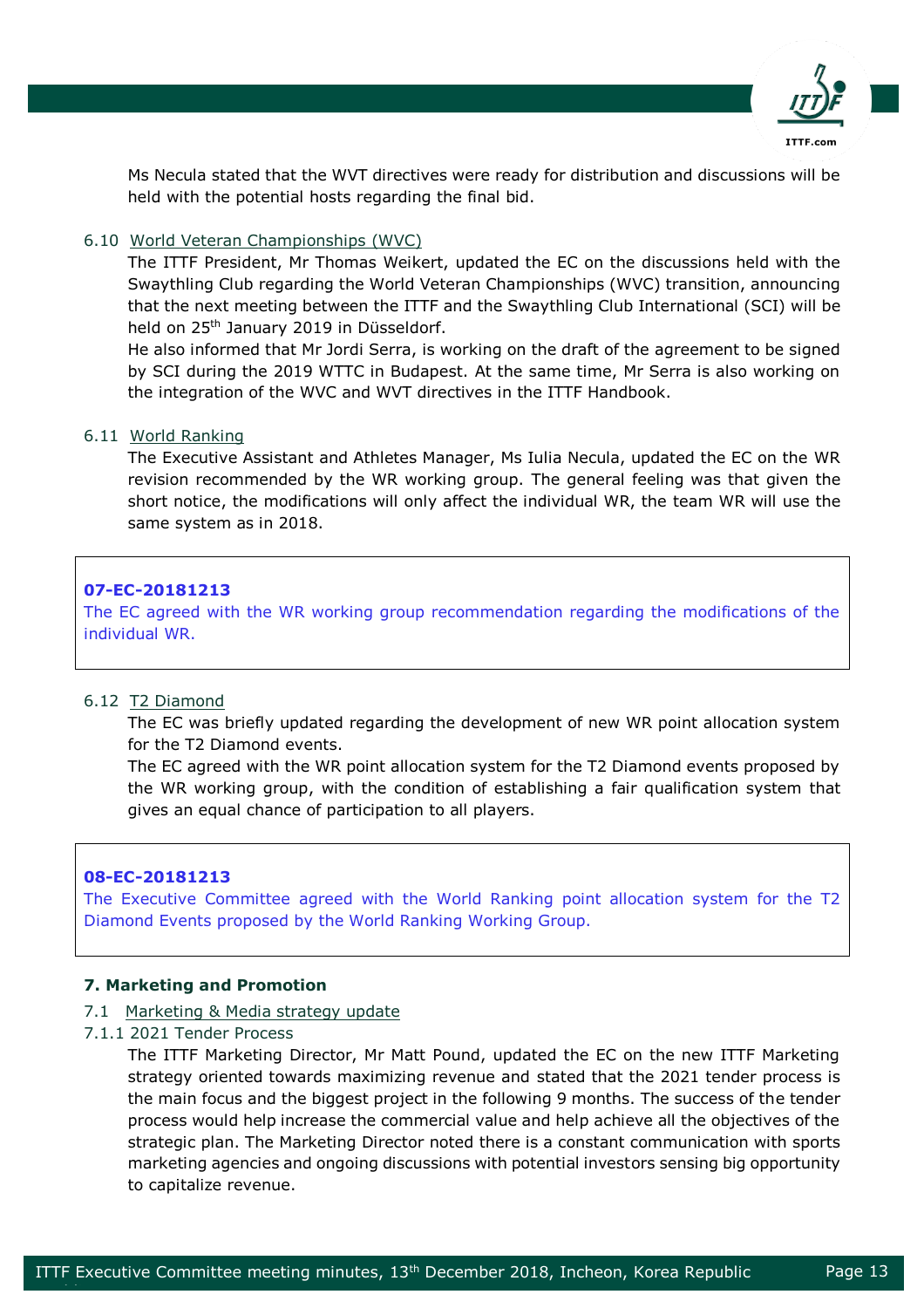

Mr Pound reported about the result of the tender process in order to find the Commercial Agent that will partner with ITTF for the final 2021 Commercial Rights Tender, informing that 7 professional offers were received from some of the biggest companies in the world. He stated that the decision to choose Deloitte was not only because of the experience and commitment shown in the last years, but also due to the competitive price and the confidence of the brand as a professional in the market.

Mr Pound informed that a Workshop was held in Singapore between the ITTF Senior Staff together with the Legal Advisors from Withers Khattarwong and representatives from Deloitte, to discuss the details about the tender process, especially the business model options and the structure of the rights packages.

## 7.1.2 World Table Tennis

The Marketing Director, Mr Matt Pound, presented an executive summary done by the Legal advisors and updated the timelines of the process. Based on the outcome of the report, the advisors strongly recommended the establishment of a 3rd party commercial vehicle that would be focusing on the commercialization of the rights, under the name World Table Tennis. The Report showed a series of examples of how other successful IF's approached the different sports and markets by bringing on board strategic partners.

Mr Pound highlighted that the creation of a  $3<sup>rd</sup>$  party vehicles is a common business practice among the sport entities. He noted that the new proposed structure implying a long-term open partnership with a sports marketing agency, would be an essential key point for increasing the commercial value of the products and prize money and have more professional events. The Marketing Director stated that unfortunately, in the current situation, where ITTF is restricted by the existing contracts and deals there is limited possibility to grow financially or professionally.

In his opinion independent of the chosen approach and type of partnership, it is important for ITTF to have complete ownership and control on the process, making sure nothing and no one can damage the ITTF brand.

Mr Zoran Primorac advised that all this information needs to be communicated well and making sure everyone understands the constrains of the current situation.

The EC agreed that the Marketing Director should continue the tender process and present a more detailed report regarding the advance of the Project at the Future EC meeting in February.

## **09-EC-20181213**

epublica est.<br>Perustan

The Executive Committee decided to go ahead with the establishment of a  $3<sup>rd</sup>$  party commercial vehicle.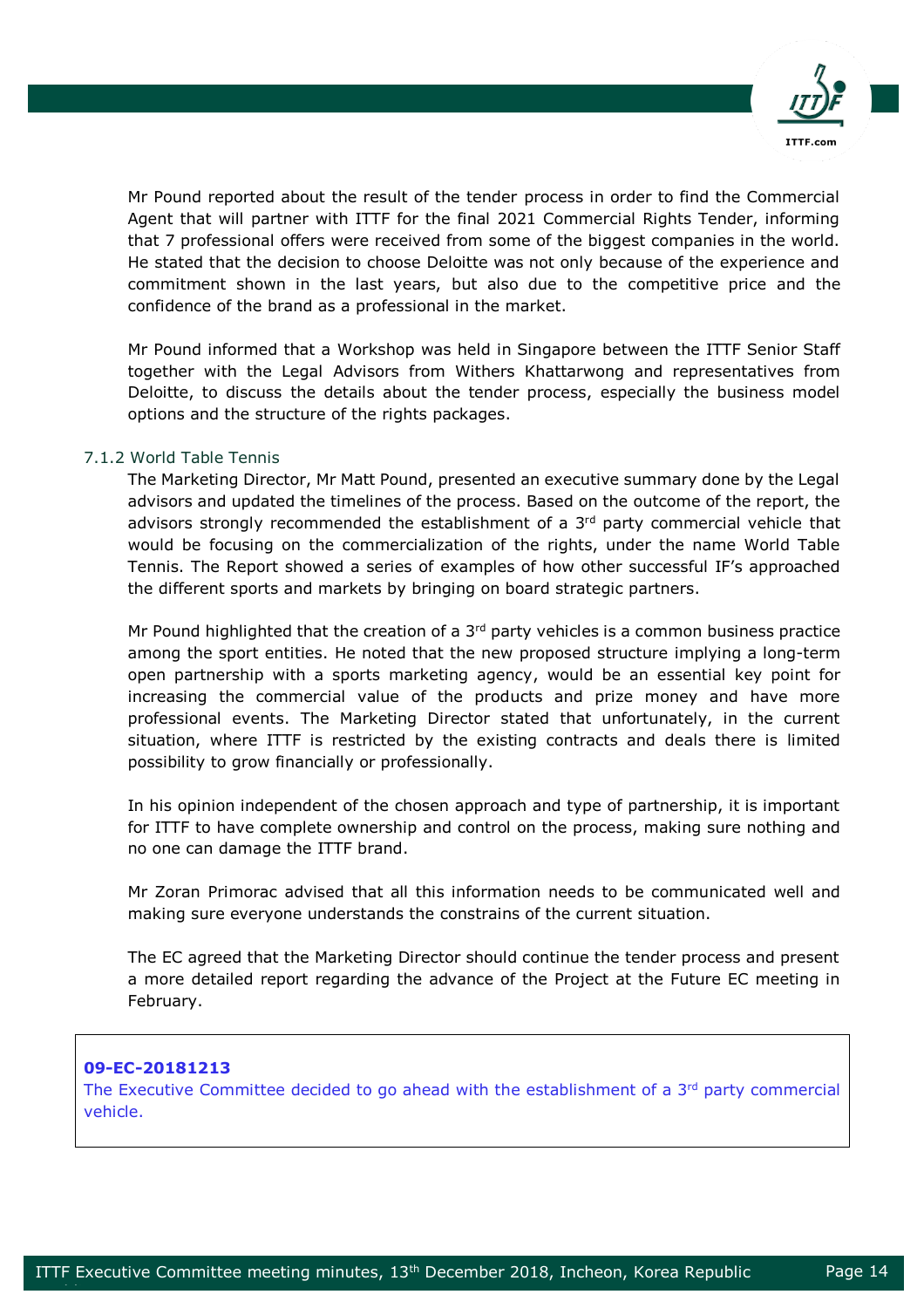

## 7.2 Sponsorship update

The ITTF Marketing Director, Mr Matt Pound, updated the EC on the Sponsorship situation, announcing the renewal of the agreement with the long-time partnership Liebherr as well as explaining about the importance of building the relationship and ensure that table tennis is still a core part of their business.

He stated that it is very difficult to sell the products in the current format and informed that the selling team is working very hard and having discussions with different companies and hopefully more concrete deals can be presented during the next EC meeting.

## 7.3 Star Awards

ITTF President, Mr Thomas Weikert, praised the amazing work done by the Creative Director, Mr Joachim Davy, and his team, and congratulated them for the spectacular 2018 Star Awards event as well as the overall performance.

The Creative Director, Mr Joachim Davy, was happy to meet the EC members for the first time and he hoped that everyone enjoyed the 2018 Star Awards. Mr Davy noted that the Star Awards is the biggest event of the year and the only one fully controlled by ITTF Marketing. He stated that the media team is growing and that they are trying to raise the level every year in terms of production and quality.

The Marketing Director, Mr Matt Pound, reported that the interest for the Star Awards is growing every year achieving over 1 million viewers in 2018.

## **8. High Performance and Development**

## 8.1 Continental Agreements

epublica est.<br>Perustan

The HPD Director, Mrs Polona Cehovin, updated the EC on the Continental Development Programs and presented the 2018 Report including the revision of the continental agreements and a detailed Funding overview.

Mrs Cehovin stated that the new proposal is more in line with the objectives of the strategic plan and designed to incentivize the continents and national associations, aiming at improving the global level and drive towards high performance. She also believed that the proposed formula used for funds distribution follows good governance principles and is more objective making sure that all continents benefit of such a change.

The HPD Director stressed about the serious continental problems encountered along the way mainly with a political background.

Mrs Cehovin reminded about the facts and the history of the initial continental agreements and highlighted the importance of readjusting the terms of the Agreements for the 2 following years.

She reported that the proposed Agreement refers to an extra fund up to USD 345,000 \$ and will define a more detailed allocation process and include yearly reports, more in line with the good governance.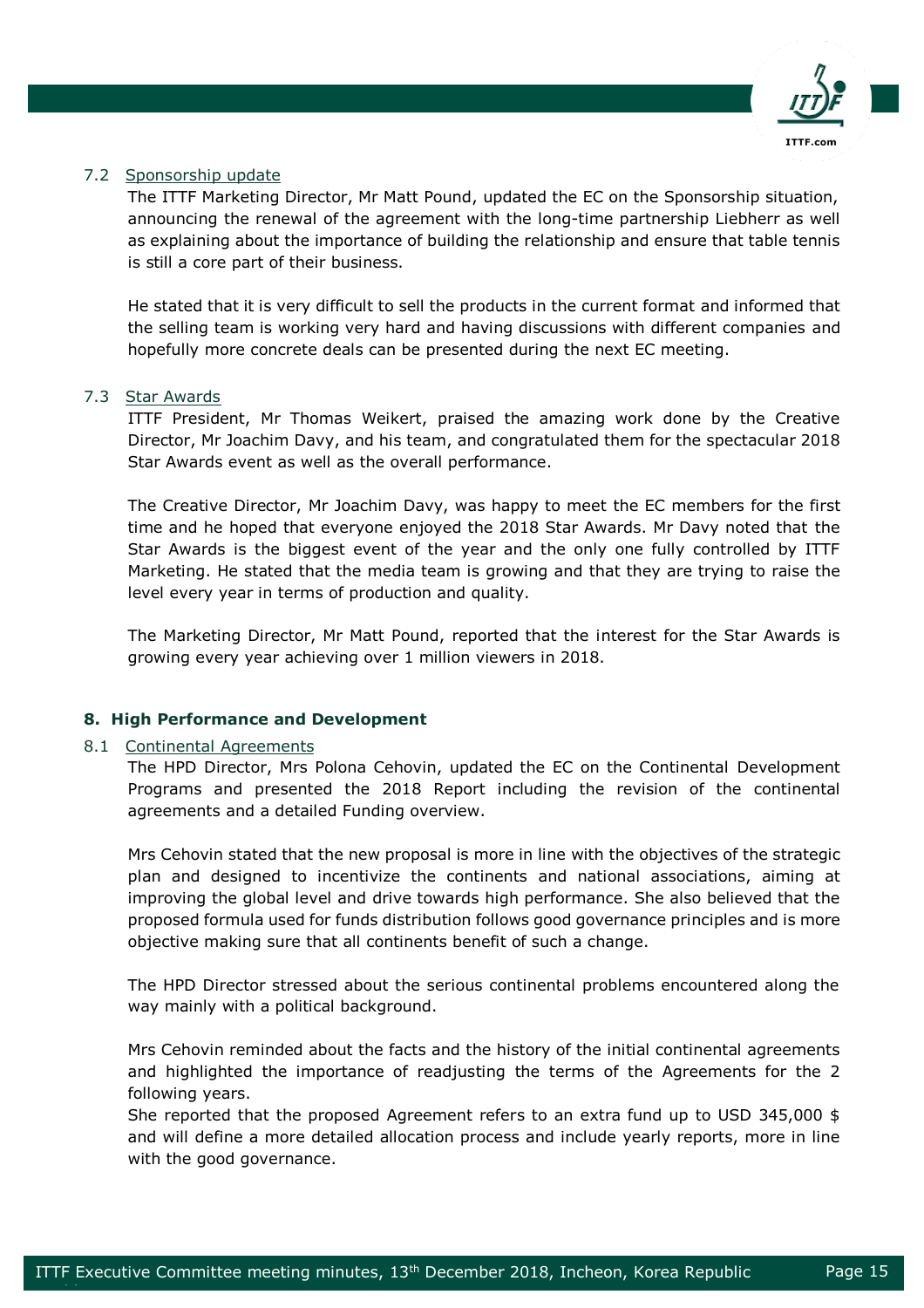

She also informed that ongoing discussions were being held with the leadership of all continents and requested the advice of the EC in case there are continents that will refuse to sign.

The ITTF President, Mr Thomas Weikert, stated that in the case of the continents that will not sign the new agreements, the current contracts will remain in effect and the additional money will need to be reinvested in special projects which will be decided when the time comes.

## 8.2. ITTF High Performance

The HPD Director was happy to announce that the High-Performance Manager, Mr Massimo Costantini was also awarded the Star Coach of the year during the 2018 Star Awards celebrated on the previous night.

Mrs Cehovin then presented the new High-Performance activity plan, designed by Mr Costantini, including projects and programs as part of the Athletes development pathway and highlighted the maximization of the cross benefits of such an ambitious plan.

She also stated that the 2019 programs are very ambitious, with over 109 days of training present in all continents and linking all activities to key events

## 8.3. ITTF Centres of Excellence

The HPD Director, Mrs Polona Cehovin, updated the EC on the ITTF Centres of Excellence Bidding Process and informed that the Bidding document is currently under development. She also reported that an initial phase of expression of interest will be open in January.

The HPD Director stated that a further update regarding the Bidding process will be presented during the next EC meeting in February.

Mrs Cehovin also presented an estimated Provisional Budget and mentioned that a more detailed plan regarding the logistics, structural and financial aspects will need to be discussed during the next EC meeting. She also stated that a more detailed plan regarding the Regional development Centres will be put in place at a later stage.

## 8.4. Education

The HPD Director, Mrs Polona Cehovin, presented a proposed matrix of the ITTF educational platform aiming to educate all the different stakeholders.

Finally, Mrs Cehovin presented the organizational chart of the HPD Department, mentioning that due to the new additions, a lot of time was spent on training and education of the new team staff and a lot of effort was put in the development of the Strategic and Operational plan.

## **9. ITTF Foundation**

epublica est.<br>Perustan

The ITTF Foundation Director, Mr Leandro Olvech, informed that the ITTF Foundation, was present through presentations, conferences, projects and WTTD events in 97 countries in 2018.

Mr Olvech informed that the number of Staff increased to 3 full time staff and two part time staff and announced that a new official office will be open in January in Leipzig, Germany.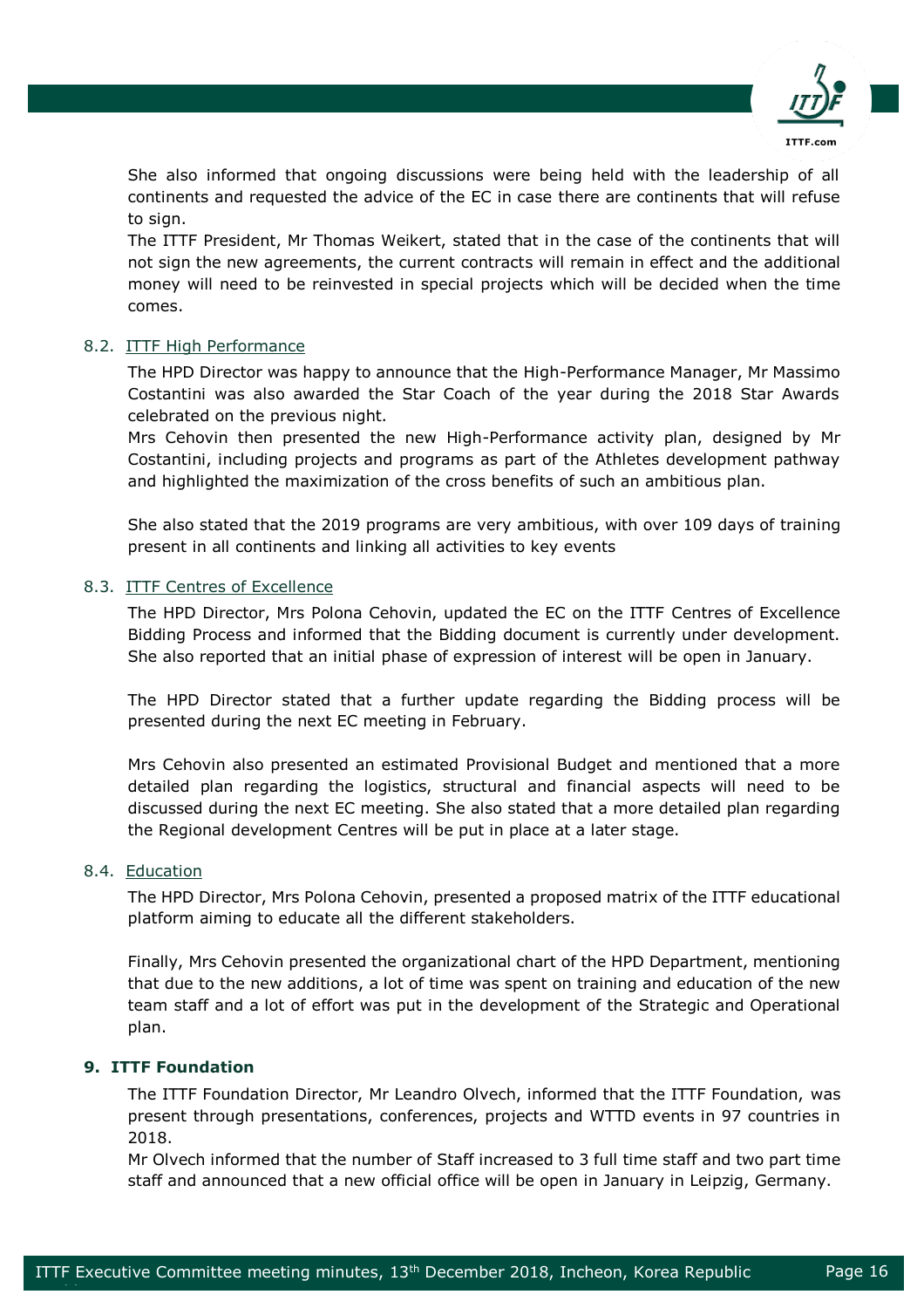

The ITTF Foundation Director, Mr Leandro Olvech, updated the EC on the ITTF Foundation core programs and projects that engage the worldwide table tennis community, such as:

- Cooperation with the refugee camps
- TT Dream Building Fund
- TT4ALL
- NeTTworking
- Ping Pong Diplomacy
- TT Legacy: Buenos Aires Tokyo Bridge Project
- TT4 Health
- TT Get inspired
- The WTTD

## 9.1 Unified Korea

The ITTF Foundation Director, Mr. Leandro Olvech, informed the EC about the ongoing discussions held with the two countries and presented the event participation plan which will be confirmed depending on the continuity of the Unified Korea project.

The CEO, Mr Steve Dainton, explained the context in which ITTF should be moving forward depending on the IOC confirmation of a long-term plan. In the meantime, the ITTF Foundation will continue to support the participation at events of the Unified Korea mixed double pair.

## 9.2 Health through Table Tennis

The ITTF Foundation Director, Mr Leandro Olvech, updated the EC on the establishment and support towards the first ever ITTF Parkinson's World Table Tennis Championships, set to take place between  $11<sup>th</sup> - 13<sup>th</sup>$  of October 2019 in Pleasantville, New York. The new project will form part of the 6<sup>th</sup> Pillar of the ITTF Foundation that promotes health through table tennis, with this first event aimed at raising awareness of Parkinson's Disease and improving the lives of those diagnosed with it.

The AC Chair, Mr Zoran Primorac, on behalf of the Athletes' Commission, requested financial support for the Hungarian player Ms Alexa Szvitacs, who has recently suffered permanent injuries due to a rare illness.

The ITTF President, Mr Thomas Weikert, informed that due to the fact that the ITTF Foundation is not officially registered, there is no existing regulations regarding eligibility and fund allocation for this type of emergency cases. Given the urgency of this case, an exception to be done but for the future, the ITTF Foundation budget should include a % forecast reserved for this kind of support.

## **10-EC-20181213**

epublica est.<br>Perustan

The EC approved the grant of the financial support of a total amount of USD  $$5000$  to Ms Alexa Svitacs from Hungary.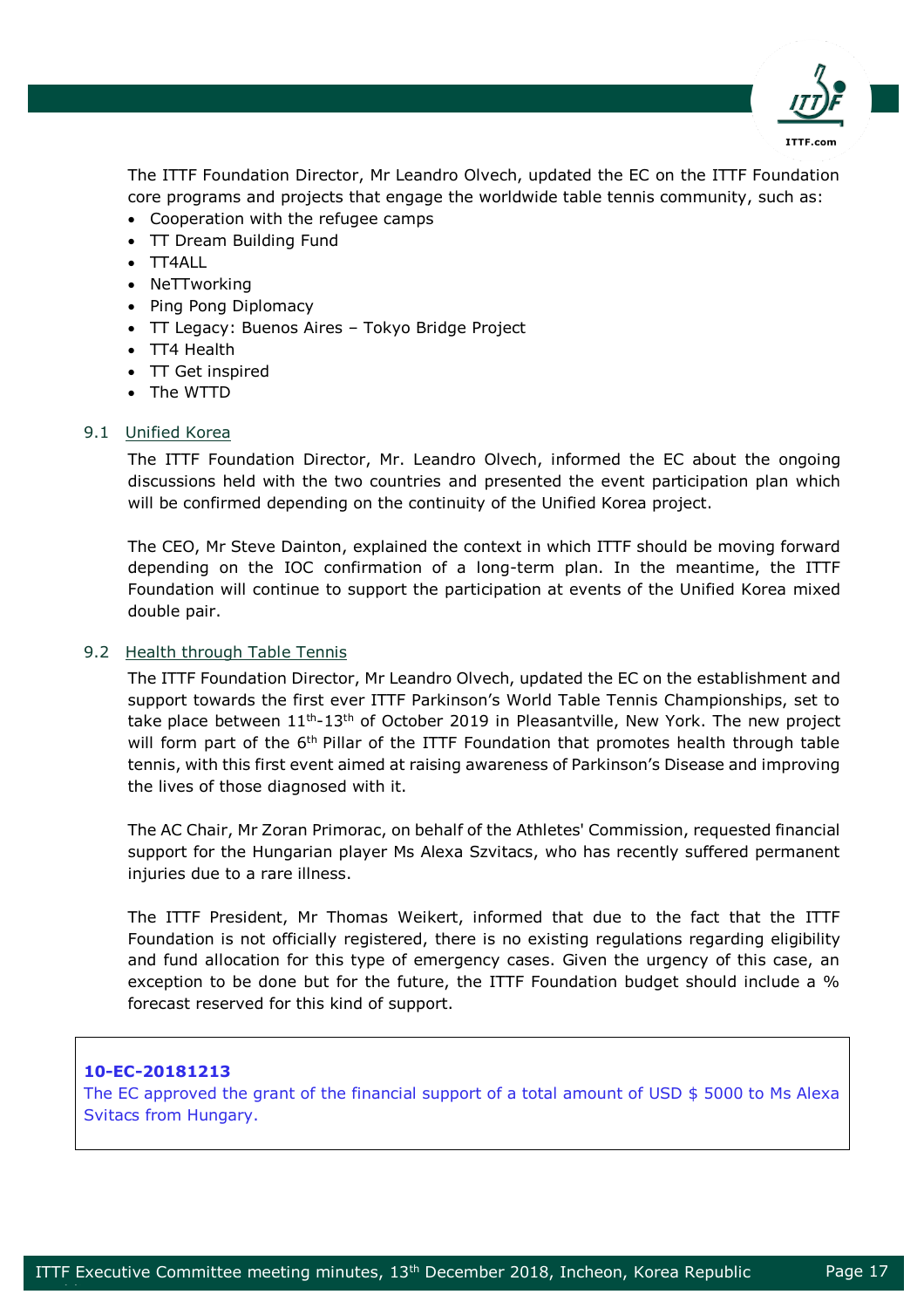

## **10. ITTF 100 years commemoration update**

The ITTF CEO, Mr Steve Dainton, reminded about the ITTF 100 years commemoration and the intention of preparing a huge celebration for 2026. Mr Dainton stated the continental representatives will be informed in the following day during the DCC.

The announcement of the establishment of ITTF 100 commemoration working group will be done during the 2019 AGM in Budapest.

#### **11. Any other business**

#### 11.1 Pan American Confederation

The EVP, Mr Nestor Tenca, updated the EC on the history leading up to the current situation regarding the formation of the Pan Am Confederation. He stated that the discussions between NATTU and LATTU regarding joint activities started in 2015 and that after completing 2017 competition activities successfully, in 2018 steps were made in order to create the Pan American Confederation, an historical aim from many countries in the Americas which is also requested by Pan Am Sport Confederation. Unfortunately, so far, the negotiations have not been successful.

Mr Tenca stressed the fact that table tennis is one of the very few sports not having a Pan Am Confederation, and this puts Table Tennis in a weak position towards Pan Am Sports.

The draft detailed report and an executive summary of from Deloitte, the consultant company hired as suggested by the CEO, were shared with the EC Members. The EC, on recommendation of the President, decided to take more time to study carefully the documents regarding the formation of the Pan Am Confederation.

It was agreed that future steps will be decided at a later stage, during the next EC meeting in February. It was also agreed that the ITTF President, Mr Thomas Weikert, will lead this project to look for a suitable resolution between NATTU and LATTU in the best interest of table tennis.

#### 11.2 Future World Tour

The ITTF Deputy President, Mr Khalil Al-Mohannadi stressed about the necessity to schedule a meeting between the current World Tour Event Organizers concerning the Future ITTF events. The details of such meeting will be communicated in the next EC meeting in February.

#### 11.3 OPC Meeting

The AC Chair, Mr Zoran Primorac, proposed to invite one of the two Para Table Tennis Athletes Commission member, Mr Trevor Hirth, to attend the OPC meeting the following day, in order to participate in the discussions regarding the Paralympic Games. The EC agreed to invite exceptionally Mr Trevor Hirth.

## **12. Next EC meeting**

epublica est.<br>Perustan

It will be held on  $17<sup>th</sup> - 18<sup>th</sup>$  of February 2019 in Bangkok, Thailand.